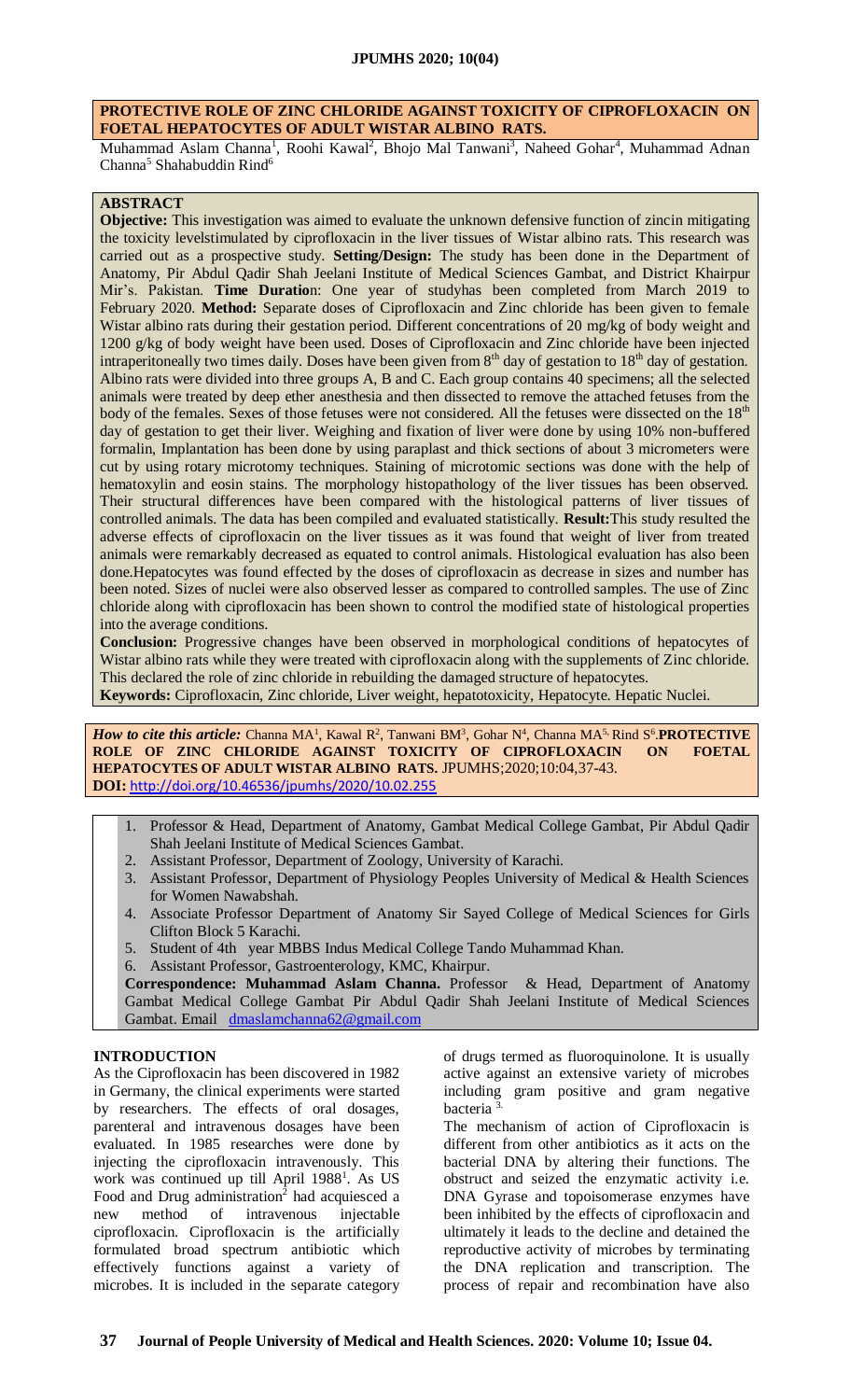been deteriorated by the interference of ciprofloxacin.World Health Organization included the Ciprofloxacin in the category of "Essential Medicines for Children"4. The use of Ciprofloxacin has been found effective in the treatment of various different disorders and infections included the Urinary tract infections, Respiratory tract infections, and Integumentary infections, infections in bones, muscles and joints, as well as digestive tract infections<sup>5.</sup>

The use of Ciprofloxacin is not recommended in pregnancy but it was found that thatthis medicine has been used in an unrestrained manner that should be customized by Governmental legislations <sup>6</sup> . The role of Zinc has been monitored in this research as it is vital trace element. It is specifically incorporate in many different physiological and cellular metabolic activities like it involves in DNA synthesis, production of new protein in RNA and it also accelerates the chemical reactions and works as catalyst for completing various enzymatic reactions. It also alleviates the protein patterns in nucleic acid and gives the stability. It is also helpful to defend the intracellular framework of many different organelles like Mitochondria 7. Zinc also deals with mechanism of cellular production and proliferation as it involves boosting up the enzymatic activity which leads to the cellular division <sup>8</sup>. Physiological studies revealed that Zinc plays an important role in humans and other vertebrates as they regulate the self-defensing mechanism and antioxidant formation which leads to the better growth and smooth developmental processes <sup>9</sup>. It is required that further investigations should be done to analyze the limiting role of zinc in cell proliferation <sup>10</sup>.

The present research work has been done to evaluate the protective effects of zinc chloride on morphological features of parenchymal calls of liver which have been extracted from the prenatal animals reared in laboratory conditions.

# **MATERIAL AND METHODS**

Experiments were performed on one hundred and twenty rat's fetuses which were collected from 30 pregnant female Wistar albino rats having age of about 16 to 18 weeks. Their weights were ranging from 140 to 200 grams. They were collected from Animal House of Pir Abdul Qadir Shah Jeelani Institute of Medical Sciences Gambat, District Khairpur Mir`s. All fit and lively animals were selected for the experiments. Two female rats were placed in a single cage accompanied with one fertile male rat of same species. They were facilitated for mating <sup>11.</sup> Female rats were clinically examined next day for the marks of copulation. Many clinical signs were noted as blood stained vagina or vaginal plug. If any of these signs were found that was measured as the occurrence of pregnancy  $13$ . Then all thirty pregnant animals were collected and they have been distributed into three groups of ten individuals in each group.

**Group A**: Doses of Ciprofloxacin has been insertedby intra peritoneal injections to experimental animals containing 20 mg/kg of body weight<sup>14</sup>. Formulation of has been done by Bayer Research Laboratories AG, Germany. The injections were given to rats on  $8<sup>th</sup>$  day of their gestation to  $18<sup>th</sup>$  day. Two dosages of injections were given in a single day with similar time durations. This practice has been repeated in all ten days.8<sup>th</sup> day of gestation was selected as it contains a much more importance because the process of organ formation in Albino rats usually starts from the 8<sup>th</sup> day of gestation period.

**Group B**: In this group of rats altered treatment has been used as they have been injected by Zinc chloride salts which were given to the albino rats as supplements. The formulations of Zinc chloride as laboratory chemical has been done by research laboratory in West Germany. Selected dosage of 1200 gm/kg of weight of laboratory animal has been injected<sup>15</sup>. The formulation has been prepared by dissolving 7.4 gm of salt in 0.1ml of solvent. Intraperitoneal infusions have been made. The dosages have been inserted before half an hour from the dosage of Ciprofloxacin regularly two times in a day. Similarly,as the members of Group A, the treatments were started on the  $8<sup>th</sup>$  day of gestation because of its importance due to organ formation processes.

**Group C**: In the third group no treatments by Ciprofloxacin and Zinc chloride salts have been done. The experimental animals in this category were treated with normal saline according to the measurements of body weight of laboratory animals i.e. 3ml per kg of body weight. Again, intra peritoneal an injection has been applied started on the  $8<sup>th</sup>$  day of gestation period. Infusion was made two times a day <sup>16</sup>.

On the  $18<sup>th</sup>$  day of development, pregnant mothers have been sacrificed by the process of cervical displacement and attached fetuses have been removed from their bodies. Arbitrary choices of 120 samples have been done from all groups as 40 specimens have been selected from each group respectively. The genders of all the samples have been ignored. Dissection of all those fetuses was made on the  $18<sup>th</sup>$  day of gestation. They all were treated with deep ether anesthesia. Liver has been removed and collected from the entire specimen to make the histological studies of hepatocytes.All liver samples were measured by digital weighing scales and then fixation of samples was done by using 10 percent of non-buffered formalin. After fixation all the liver samples were implanted in paraplast. After the infiltration, sectioning has been done. Thick slices of about 3 micro meters were prepared by using rotary microtome. Staining of tissue samples have been done by using Hematoxylin and Eosin stain. After staining procedure histopathological studies has been done in hepatocytes of albino rats' fetuses. Micrometer device has been used to observe the structure ofhepatocytes in different dimensions. Statistics have been incorporated on the data and data has been interpreted in the tabulated form. Level of significance by "t" test method has been found  $17$ .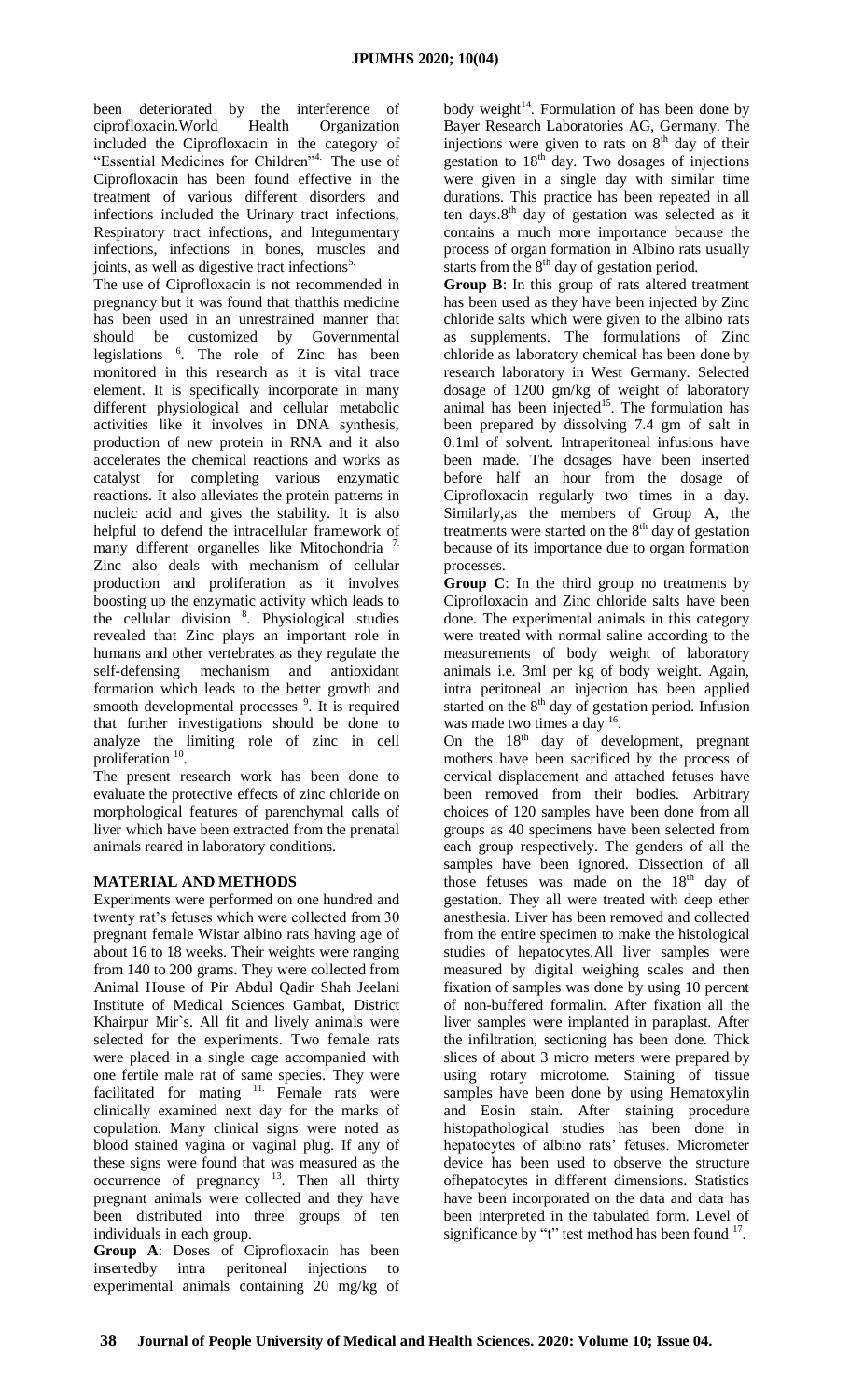# **RESULTS**

In this current research, investigations have been done about the effect of ciprofloxacin and zinc chloride on the hepatocytes of fetuses of Wistar albino rats. Three groups of rats named as A, B and C were treated with Ciprofloxacin, Ciprofloxacin and Zinc chloride and Normal saline respectively. Group C was termed as control group. Animals were selected on the basis of 8<sup>th</sup> day of gestation period. Treatment continued up till  $18<sup>th</sup>$  day of gestation. Pregnancy was considered established by observing the vaginal smear stained with Hematoxylin and Eosin stain. Occurrence and concentration of spermatozoa were also observed (Figure 1). Histopathological studies have been done on hepatocytes of 120 selected fetuses. Observations were matched and compared with the histological parameters of controlled group i.e. Group C.

Observations revealed that the specimen collected from animals of Group A displayed altered structures of hepatocytes. Hepatocytes were found concentrated with integral bile canaliculi. Dilations were seen in sinusoids. Hepatic lobules were found hexagonal in structure. The assemblage of hepatocytes was also transformed in to polyhedral shapes with moderate to immense bulky structural formations. Small rounded nuclei were observed in the hepatocytes. Pyknosis were found in nuclei of many hepatocytes as condensation in chromatin was observed while some of the cells contained vibrant nuclei. In zone II and zone III of the slides of samples from Group A, lymphocytic permeation was observed. Cells were found deteriorating in condition (Figure 2). While in the slides prepared from samples of liver tissues from Group B and C, it was apparent that no significant micromorphological changes in parenchymal cells were noticed. Disintegration in hepatocytes was not evident. Lymphocytic

permeation was detected in the treated samples (Figure 3, Figure 4).

In Table 1, comparison of liver weight of prenatal Albino rat fetuses between treated and control group has been done. The mean value of liver weight of fetuses in groups, groups-B and C was recorded  $0.189 \pm 0.003$  G,  $0.27 \pm 0.005$  G and $0.281 \pm 0.002$  G respectively as shown in Table -1. A highly significant decrease in liver weight in group-A was observed when difference of mean was compared with group-B and control group- $C$  (P<0.001).

The mean value of viable hepatocyte count per field in groups-A, groups-B and group C was recorded as  $286.75 \pm 1.2$ ,  $425.85 \pm 1.4$  and 423.95±1.2 respectively, as shown in Table - 2. A highly significant decrease in hepatocyte number was observed when difference of mean was compared with group-B and control group-C  $(P<0.001)$ .

In Table 3, comparison of hepatocytes cell sizes, and their nuclei sizes in pre- natal albino rats' fetuses have been observed. The mean value of hepatocyte size per field in groups A, group-B and group C was recorded as 8.60±0.17 μm,  $9.229 \pm 0.06$  µm and  $9.012 \pm 0.1$ µm respectively. The magnitude of the nucleus was evidently observed reduced when contrast has been done between mean values of group B and Controlled group C ( $P < 0.001$ ).

The mean value of hepatic nuclear size per field in groups A, groups B and groups C was recorded as  $4.223 \pm 0.1$  μm,  $5.041 \pm 0.04$  μmand 5.068±0.12 μm respectively, as shown in Table - 3.The size of the nucleus was clearly found decreased when comparison has been done between mean values of group B and Controlled group  $C$  (P<0.001). The instantaneous cure with the help of zinc chloride leads to healthy conditions as well as exceeded the conditions of the animals from group C.

|  |                                            |  | TABLE – 1COMPARISON OF LIVER WEIGHT OF PRE-NATAL ALBINO RAT FETUSES (Gestational |  |  |
|--|--------------------------------------------|--|----------------------------------------------------------------------------------|--|--|
|  | Day -18) BETWEEN TREATED AND CONTOL GROUPS |  |                                                                                  |  |  |

|                      | Group A<br><b>CIPROFLOXACIN</b><br>$(n=40)$ | Group B<br><b>CIPROFLOXACIN+ZINC CHLORIDE</b><br>$(n=40)$ | Group C<br><b>CONTROL</b><br>$(n=40)$ |
|----------------------|---------------------------------------------|-----------------------------------------------------------|---------------------------------------|
|                      | $Mean \pm SEM$                              | $Mean \pm SEM$                                            | $Mean + SEM$                          |
| Pre-natal $(Day-18)$ | $0.189 \pm 0.003$ G                         | $0.27 \pm 0.005$ G <sup>oo</sup>                          | $0.281 \pm 0.002$ G %                 |

 $\frac{\partial \phi}{\partial y}$  < 0.01 highly significant as compared to Ciprofloxacin (A),

 $\degree$ p<0.01 highlysignificant as compared to Ciprofloxacin + Zinc Chloride (B)

 $p$ <0.01 highlysignificant as compared to Control (C),

### **TABLE – 2COMPARISON OF HPATOCYTE COUNT PER FIELD IN PRE-NATAL ALBINO RAT FETUSES (**Gestational Day -18) **BETWEEN TREATED AND CONTROL GROUPS**

|                                       | Group A        | $GroupBCIPROFLOXACIN+  Group C CONTROL (n=40)$ |                    |
|---------------------------------------|----------------|------------------------------------------------|--------------------|
|                                       |                | CIPROFLOXACIN ZINC CHLORIDE(n=40)              |                    |
|                                       | $(n=40)$       |                                                |                    |
|                                       | $Mean \pm SEM$ | $Mean \pm SEM$                                 | Mean $\pm$ SEM     |
|                                       |                |                                                |                    |
| No. Of Fields                         |                | 10                                             |                    |
| <b>Observed</b> (0.0324)              |                |                                                | 10                 |
| $\text{Mm}^2/\text{Field}$            |                |                                                |                    |
| Pre-natal (Day-18) $ 286.75 \pm 1.2 $ |                | $425.85 \pm 1.4$ <sup>66</sup>                 | $423.95 \pm 1.2$ % |
|                                       |                |                                                |                    |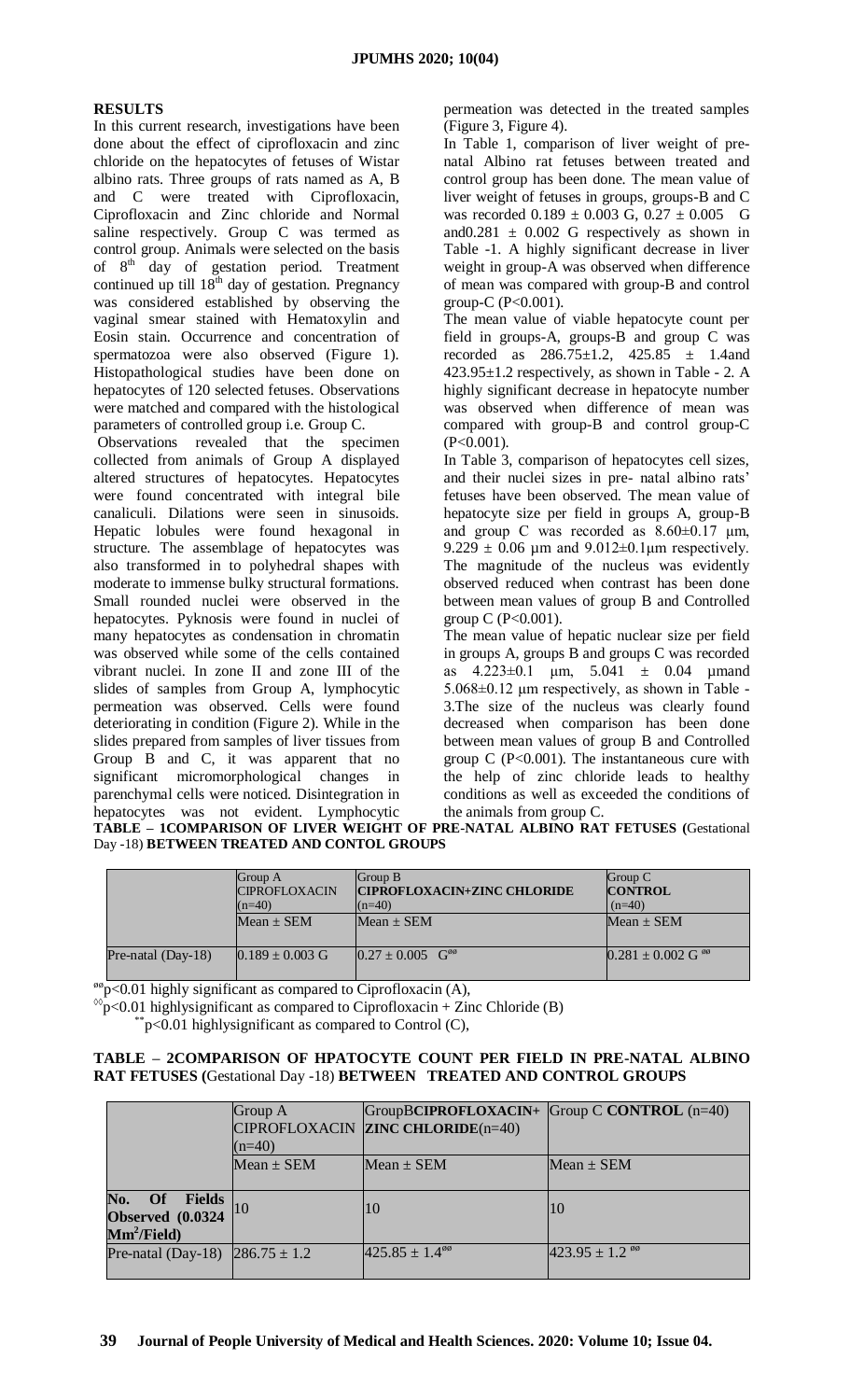# **JPUMHS 2020; 10(04)**

 $\frac{\partial \phi}{\partial y}$  <0.01 highly significant as compared to Ciprofloxacin (A),

 $\sqrt[6]{p}$ <0.01 highlysignificant as compared to Ciprofloxacin + Zinc Chloride (B)

 $p<0.01$  highlysignificant as compared to Control (C),

### **TABLE -3 COMPARISON OF HEPATOCYTE CELL SIZE (µm) AND THEIR NUCLEUS SIZE (µm) IN PRE-NATAL ALBINO RAT FETUSES (**Gestational Day -18) **BETWEEN TREATED AND CONTROL GROUPS**

|                                                                         | Group A<br><b>CIPROFLOXACIN</b><br>$(n=40)$ | Group B<br><b>CIPROFLOXACIN+</b><br><b>ZINC CHLORIDE</b> | Group C<br><b>CONTROL</b><br>$(n=40)$                |
|-------------------------------------------------------------------------|---------------------------------------------|----------------------------------------------------------|------------------------------------------------------|
|                                                                         |                                             | $(n=40)$                                                 |                                                      |
|                                                                         | Mean $\pm$ SEM                              | Mean $\pm$ SEM                                           | Mean $\pm$ SEM                                       |
| No.<br>of Fields<br>Observed 10<br>$(0.0324 \text{ mm}^2/\text{Field})$ |                                             | 10                                                       | 10                                                   |
| No. of Cells Observed<br>$\mu$ m = Micron                               | 125                                         | 125                                                      | 125                                                  |
| Hepatocyte Size - Cell $(\mu m)$                                        | $08.60 \pm 0.17$ µm <sup>**</sup>           | $9.229 \pm 0.06 \,\mu m$                                 | $9.012 \pm 0.31$ µm <sup>**,<math>\circ</math></sup> |
| Hepatocyte Size - Nucleus<br>$(\mu m)$                                  | $4.223 \pm 0.10 \text{ µm}$                 | $5.041 \pm 0.04 \mu m$                                   | $5.068 \pm 0.12 \ \mu m^{\text{oo},\otimes}$         |

 $\frac{\partial \phi}{\partial r}$  <0.01 highly significant as compared to Ciprofloxacin (A),

 $\sqrt[8]{p}$ <0.01 highlysignificant as compared to Ciprofloxacin + Zinc Chloride (B)

 $p$ <0.01 highlysignificant as compared to Control (C),



# **FIG. 1 : H & E X 400.**

A photomicrograph of 3 µm thick paraplast section of the liver in Pre-Natal Albino Rat Foetuses ( Gestational Day -18 ) of ciprofloxacin-treated Group A showing hepatocytes closely packed with intact bile canaliculi, pyknotic nucleus and The lymphocytic infiltration and degenerating cells markedly increased in zone- II and III .





A photomicrograph of 3 µm thick paraplast of the liver in Pre-Natal Albino Rat Foetuses ( Gestational Day -18 ) of Ciprofloxacin + Zncl<sub>2</sub> treated Group-B showing preserved cellularity of zones and regular cellular organization of hepatocytes, The lymphocytic infiltration and abscent of degenerating cells were observed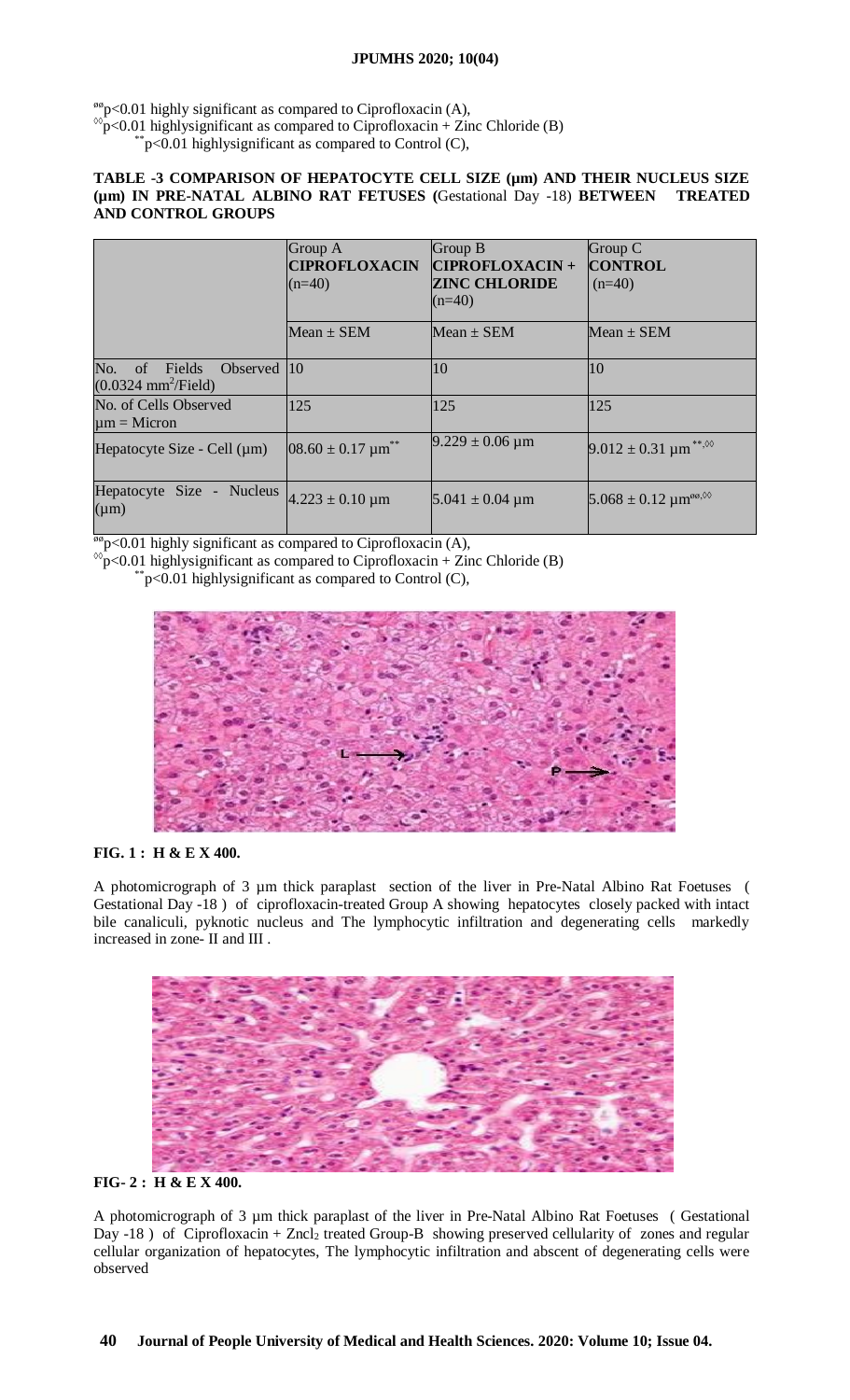

## **FIG-3 : H & E X 400.**

A photomicrograph of 3 µm thick paraplast of the liver in Pre-Natal Albino Rat Foetuses ( Gestational Day -18 ) of Control Group-C showing No change in liver parenchyma . preserved cellularity of zones and regular cellular organization of hepatoarchitecture .

## **DISCUSSION**

Studies revealed the effects of fluroquinolones on the cytological structures of treated animals as fluroquinolones are considered as robust DNA inhibitors, they obstruct the DNA synthesis by blocking the activity of essential enzyme DNA complex. They have the tendency to alleviate the broken strands of DNA by catalytic activity of DNA gyrase and Topoisomerase IV. They constrain the action of enzymes leads to the formation of single stranded and double stranded DNA parts. This inclination by ciprofloxacin increased its ability to block and stops the DNA supercoiling by certain enzymatic activities  $<sup>1</sup>$ </sup> .

In the current research the effects of ciprofloxacin and zinc chloride has been analyzed on the histology of hepatocytes of albino rat`s fetus. Structural changes in liver parenchymal cells have also been noted.

Morphological and histological studies of hepatic parenchymal cells have been done to investigate the alteration in tissue patterns, sizes and formations. Cell count per unit area has also been done in the current research. It was clearly observed that decline in the size ratio has been found. The cell structures were also found modified, their sizes were decreased from the normal ranges and their nuclei were also seems decreased in sizes. Many different researchers have analyzed the above-mentioned parameters in their researches and it is found that results of current research also relate with them. These researchers included Hooper. *et al*<sup>19</sup>, Eric, S. *et*  $al^{20}$  and Jain, S. *et al*<sup>21</sup>. They have observed the changes in morphometrical conditions in hepatic cells included the cell necrosis and presence of lesions on the liver tissues. But the cell count technique, cell size analysis and nuclei size analysis have not been done before. So, these parameters cannot relate with the prior investigations.

In the members of group B, it was found that zinc chloride doses have played a significant role in tissue repair and recovery as liver tissues were found in normal sizes and in controlled parameters as compared to the members of group

C. Liver weight in the members of group B were found  $0.27 \pm 0.005$  G while in the members of group C, it was  $0.281 \pm 0.002$  G. It shows the defensive abilities of zinc chloride. Kumar, S.D.  $et al^{22}$  stated that zinc facilitates in the production of collagen inside the cells which enhance the metabolic activities inside the cells. The current researches relate the work of Kumar, S. D. *et al*. Another researcher Kloubert, V. has also checked the effects of zinc on DNA synthesis and stated that zinc is capable to accelerate the process of DNA synthesis by initiating the enzymatic activity or by modifying the attachments of F1 and F3 histone proteins to the strands of DNA which ultimately leads to the synthesis of RNAs  $^{23}$ .

Cellular structures were also altered as per unit cells were also found declined from the normal ranges, their nuclear sizes were also declined from their normal limits. These all consequences may be due to the reactivity of RNA, DNA and protein synthesis mechanisms resulted by the toxic effects of dosages of ciprofloxacin. Inflammation in the parenchymal cells of liver was also been observed in zone II and zone III of the prepared slides. Cell necrosis and cellular infiltration have been seen in the prepared slides. Einar, B. *et*  $al^{24}$  stated that in the hepatocytes treated with ciprofloxacin concentration of sinusoids were found with centro-lobular necrosis and leucocytic infiltration. Current research work relates with the research of Einar, B. *et al*.

Zinc chloride supplements given to animals of group B resulted in recovery of tissue structures included the sizes of hepatic parenchymal cells, sizes of their nuclei and their cell count, all parameters were found near to normal when compared with the animals of group C i.e. the control group. Current research confirmed the significant role of zinc chloride to regulate the adverse effects of ciprofloxacin on hepatic cells. This research correlates with the previous researches of Ergul, B. *et al.*  $^{25}$  and WHO contributors  $26.7$  They stated that zinc addition along with dosages of ciprofloxacin contributes to regulate the cellular metabolism. Zinc also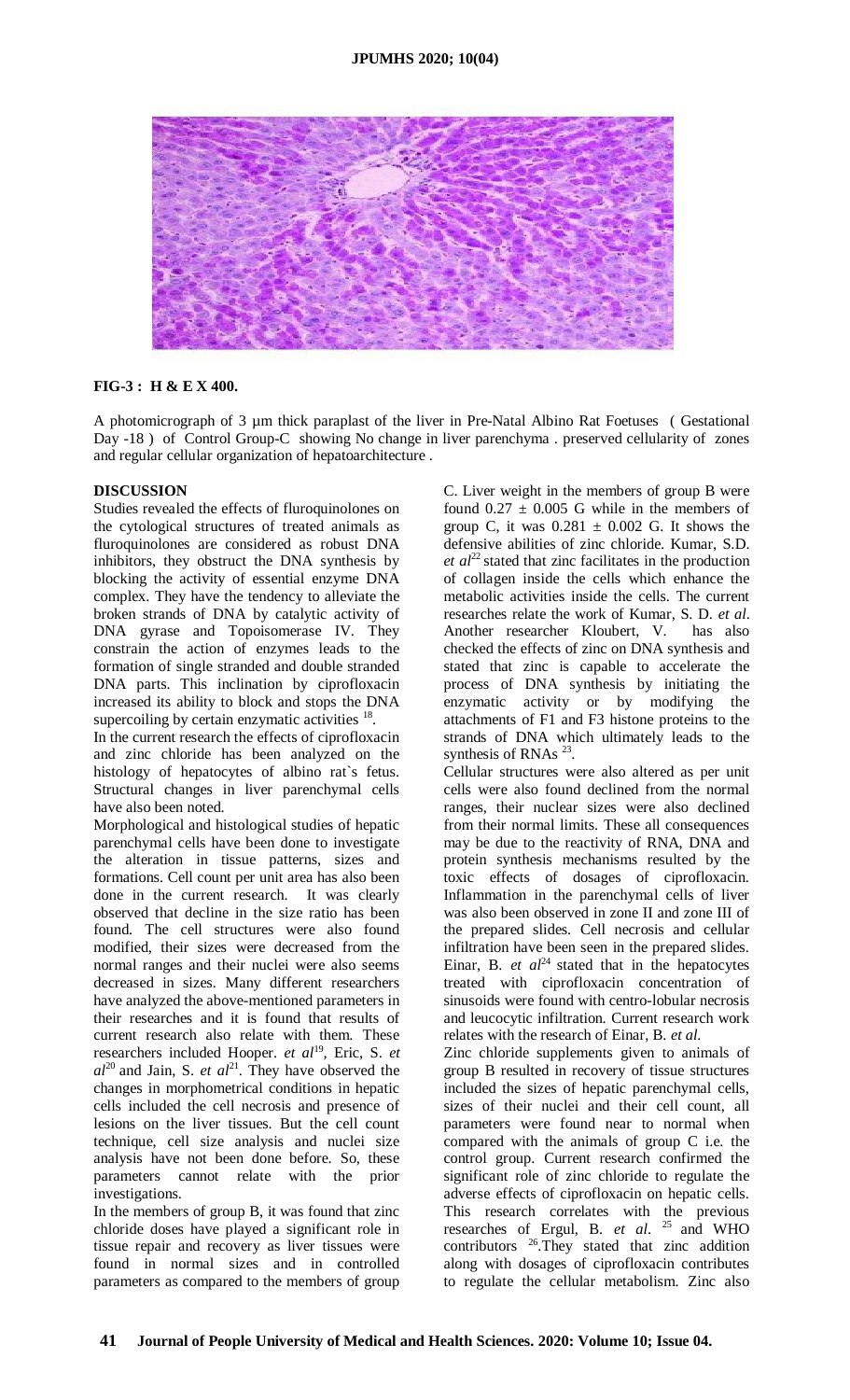play important role in enhance the growth of children which do not show normal growth patterns.

Current research revealed that synchronized dosages of zinc chloride have the tendency to reduce the toxic effects of ciprofloxacin on the liver tissues. It is recommended that further investigations should be made to investigate the consequences of ciprofloxacin administration and their effects on the cellular micro histological patterns.

### **CONCLUSION**

Administration of zinc chloride to ciprofloxacin treated Wistar albino rats resulted in marked improvement in the structure of hepatocytes, thus emphasizing the protective potential of zinc chloride in restoring the altered hepatic histoarchitecture.

#### **RECOMMENDATIONS**

There is need for a greater focus on frequent use of antibiotics and more research should be done to help learn to affectively treat the negative side effects of ciprofloxacin with simultaneous use of anti-oxidant Zinc chloride,

**ETHICS APPROVAL:** The ERC gave ethical review approval

**CONSENT TO PARTICIPATE:** written and verbal consent was taken from subjects and next of kin

**FUNDING:** The work was not financially supported by any organization. The entire expense was taken by the authors

#### **ACKNOWLEDGEMENTS**

I am thankful to and fortunate enough to get constant encouragement, support and guidance from all staff in laboratory of Anatomy Department Pir of Gambat Medical College Gambat / Abdul Qadir Shah Jilani Institute of Medical Sciences Gambat for their timely support.

**AUTHORS' CONTRIBUTIONS:** All persons who meet authorship criteria are listed as authors, and all authors certify that they have participated in the work to take public responsibility of this manuscript. All authors read and approved the final manuscript.

**CONFLICT OF INTEREST:** No competing interest declared.

### **REFERENCES**

- 1. Channa M. A , Janjua M. Z.. Effects of Ciprofloxacin on Foetal Hepatocytes, J. Pak. Med. Assoc. 53(10): 448-450.
- **2.** Téllez-Ávila F, Sifuentes-Osornio J, Barbero-Becerra V, Franco-Guzmán A , Vargas-

Vorácková F. Primary prophylaxis with ciprofloxacin in cirhotic patient with ascities: a randomized double blind study , Annals of Hepatology , 2014;13(1) : 65-74**.** 

- 3. Farooqi SI, Arshad N, Channar PA, Parveen F, Saeed A, Larik FA, et al. Synthesis, theoretical, spectroscopic and electrochemical DNA binding investigations of 1, 3, 4-thiadiazole derivatives of ibuprofen and ciprofloxacin: Cancer cell line studies , J Photochem and Photobiol B:Biology, 2018; 189 : 104-118 .
- 4. Mathu Tiwari, Ashish Kumar, Uma Shankar, Parkash R, . The nanocrystalline coordination polymer of AMT–Ag for an effective detection of ciprofloxacin hydrochloride in pharmaceutical formulation and biological fluid , Biosensors and Bioelectronics, 2016 ; 85 : 529-535.
- 5. Perrib-GA, Poul JM, Laurentie M, SAnders P, Fernandez AH, Bartholomew . Impact of ciprofloxacin in the human-flora-associated (HFA) rat model: comparison with the HFA mouse model. Regul Toxicol Pharmacol .  $2006$ ;  $45(1):66-78$ .
- 6. Channa HMA, Ashfaq M, Bangash R, Abbasi A, Qureshi MA . Preventive Role Of Zinc Chloride Against Toxicity Of Ciprofloxacin On The Growing Cartilage Of Wistar Albino Rat Litter . J Ayub Med Coll Abbottabad, 2008; 20(4): 77-81.
- 7. Zhao Y, Zhao H, Zhai X, Dai J, Jiang X, Wang G et al . Effects of Zn deficiency, antioxidants, and low-dose radiation on diabetic oxidative damage and cell death in the testis. Toxicol Mech Methods. 2013; 23(1):42-47.
- 8. Kumar SD, Vijaya M, Samy RP, Dheen ST, Ren M, Watt F, et al . Zinc supplementation prevents cardiomyocyte apoptosis and congenital heart defects in embryos of diabetic mice. Free Radic Biol Med . 2012 ;53(8):1595-606.
- 9. Kloubert V, Rink L . Zinc as a micronutrient and its preventive role of oxidative damage in cells. Food Funct . 2015 ; 6(10):3195-204.
- 10. Bhasin P, Singla N, Dhawan DK . Protective role of zinc during aluminum-induced hepatotoxicity. Environ Toxicol . 2014 ;29(3):320-7.
- 11. Rough R. Reproductive system. In: The mouse. 2nd ed., Minneapolis; Burgess Pub Co 1968, pp. 269-99.
- 12. Chang H.H, Schwartz Z, Kaufman MH. Limb and other postcranial skeletal defects induced by amniotic sac puncture in the mouse. J Anat 1996;189: 37-49.
- 13. Greene EC. Anatomy of rat. Philadelphia: Hafner Pub Co, 1968, Vol. XXVIII, pp. 5-30.
- 14. Martindale W. The extra pharmacopoeia. 30th ed., Singapore: Info-Access and Distribution Ltd., 1993, pp. 145-47.
- 15. Takeda A, Tamano H, Tochigi M . Zinc homeostasis in the hippocampus of zincdeficient young adult rats. J. Neuro Chem Int , 2005 ;46:221–225.
- 16. Lori EK, Sulick KK. Experimental foetal alcohol syndrome proposed pathogenic basis